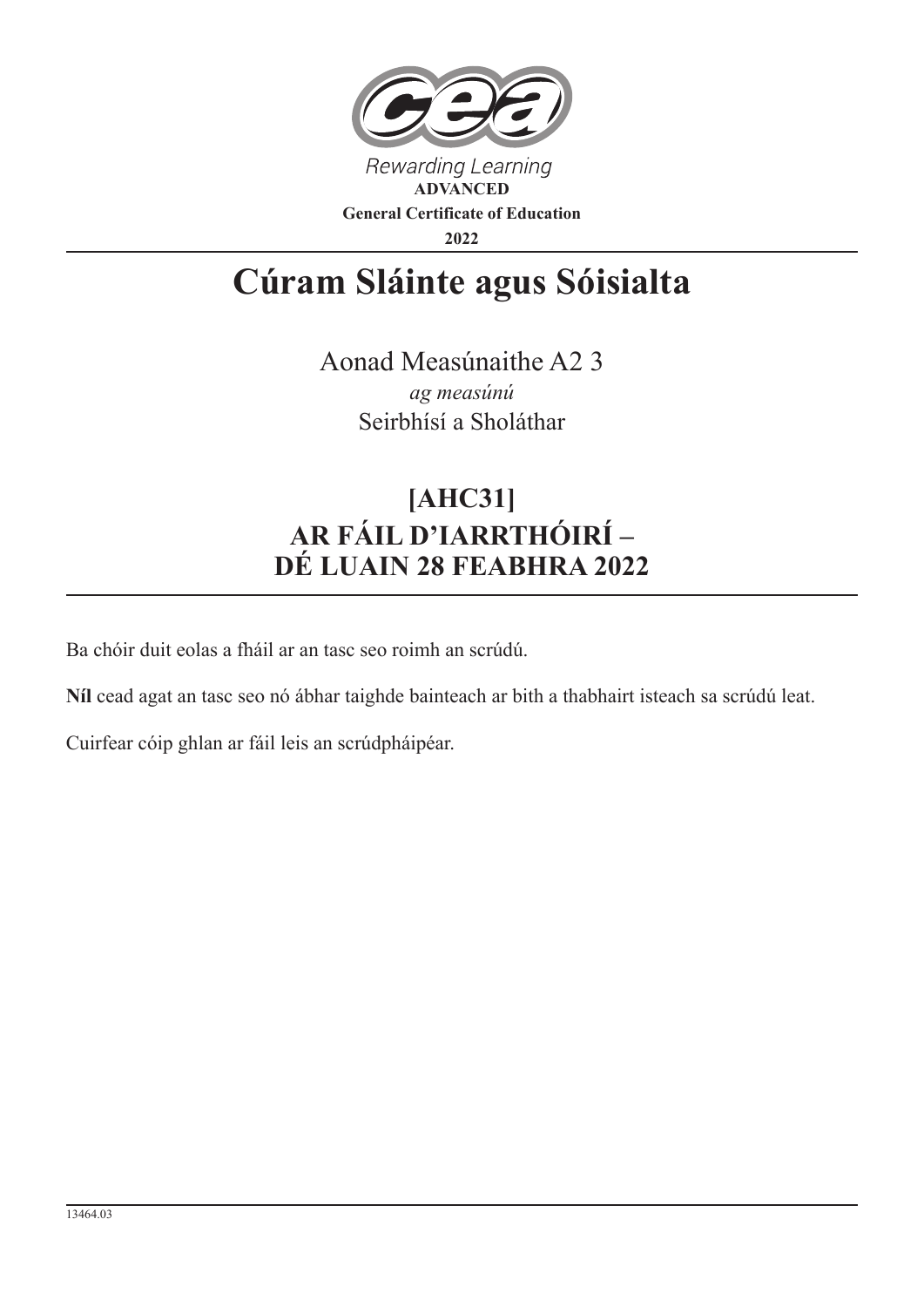## **LEATHANACH BÁN**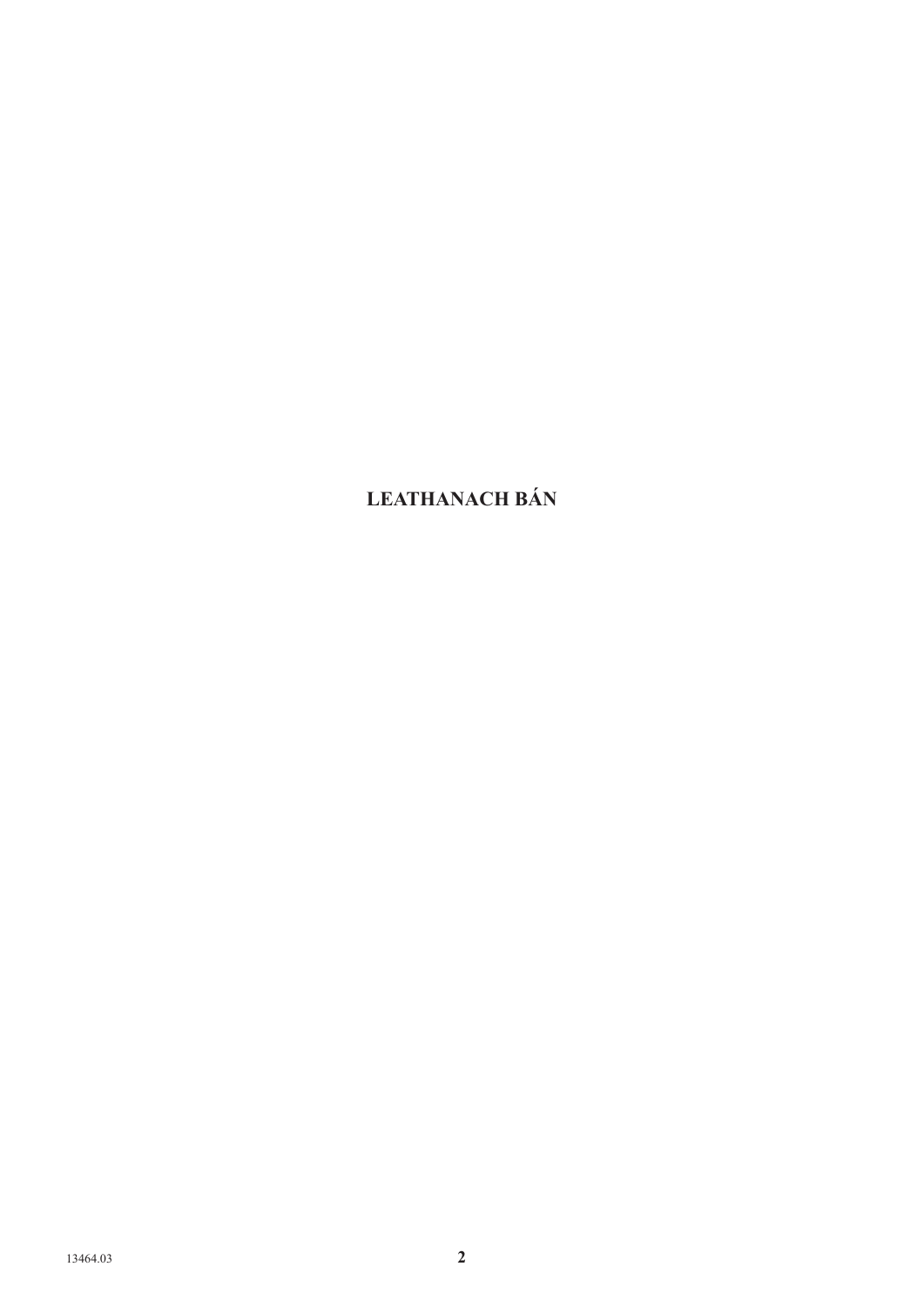## **TASC**

Déan imscrúdú ar sholáthar seirbhísí maidir le *daoine a bhfuil míchumais foghlama orthu*. Ba chóir go dtabharfadh an t-imscrúdú agat aghaidh ar na rudaí seo a leanas:

- An dóigh a dtugann an *Carers and Direct Payments Act (Northern Ireland) 2002* tacaíocht do chúramóirí neamhfhoirmiúla
- Príomhinneachar na bpolasaithe atá deartha le cosaint a thabhairt d'úsáideoirí seirbhísí a bhfuil míchumais foghlama orthu
- Fáthanna leis an mhéadú ar dhaoine sa phobal a bhfuil míchumais foghlama orthu
- Ról na soláthróirí deonacha cosúil leis an *Carers Trust* maidir le tacaíocht a thabhairt do chúramóirí a amharcann i ndiaidh daoine a bhfuil míchumais foghlama orthu
- Tuiscint ar chúram faoisimh
- An dóigh a dtugann cúramóirí neamhfhoirmiúla tacaíocht do dhaoine a bhfuil míchumais foghlama orthu
- An éifeacht ar chúramóirí maidir le cúram neamhfhoirmiúil a chur ar fáil
- Ag riar ar riachtanais na bpáistí a bhfuil míchumais foghlama orthu i dtimpeallacht réamhscoile
- Na róil atá ag réimse cleachtóirí a chuireann cúram agus tacaíocht ar fáil do pháistí a bhfuil míchumais foghlama orthu – cúntóirí ranga, comhordaitheoirí riachtanais speisialta oideachais (*SENCOs*), teiripeoirí saothair, teiripeoirí urlabhra agus teanga agus péidiatraithe
- Na tairbhí a bhaineann le hobair éifeachtach foirne d'úsáideoirí seirbhísí a bhfuil míchumais foghlama orthu
- Inneachar '*Standards of Conduct and Practice for Social Care Workers*' de chuid *NISCC*
- An dóigh a mbíonn feabhsuithe i gcaighdeán an chúraim a chuirtear ar fáil i suíomhanna cónaithe mar thoradh ar chigireachtaí *RQIA*